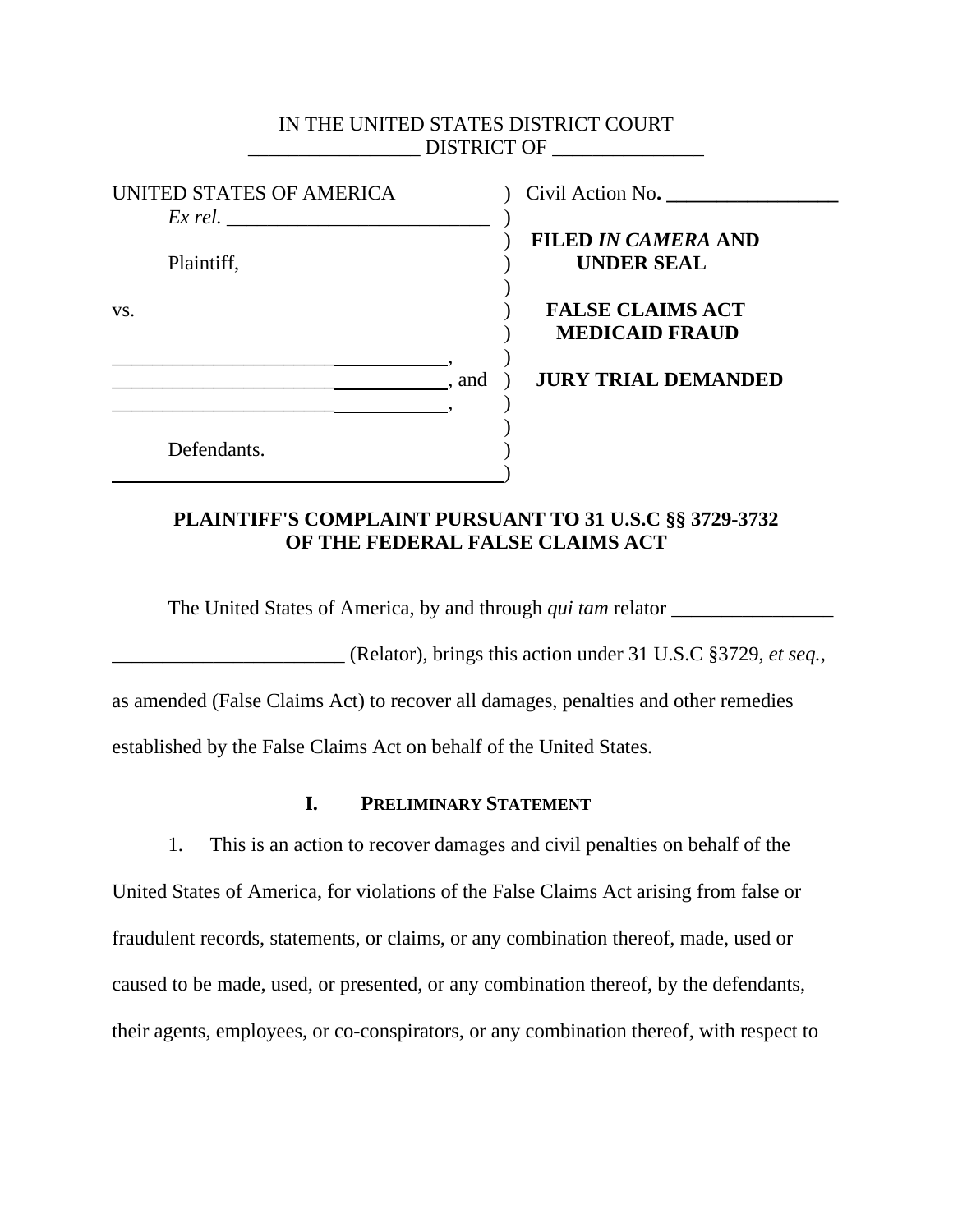false claims for outpatient psychotropic medications prescribed to children and youth for which claims were made to the federal Medicaid Program.

2. The False Claims Act was enacted during the Civil War. Congress amended the False Claims Act in 1986 to enhance the Government's ability to recover losses sustained as a result of fraud against the United States after finding that fraud in federal programs was pervasive and that the False Claims Act, which Congress characterized as the primary tool for combating government fraud, was in need of modernization. Congress intended that the amendments create incentives for individuals with knowledge of fraud against the government to disclose the information without fear of reprisals or Government inaction, and to encourage the private bar to commit legal resources to prosecuting fraud on the Government's behalf.

3. The False Claims Act provides that any person who knowingly submits, or causes the submission of, a false or fraudulent claim to the U.S. Government for payment or approval is liable for a civil penalty of up to \$11,000 for each such claim, plus three times the amount of the damages sustained by the Government.

4. The Act allows any person having information about a false or fraudulent claim against the Government to bring an action for himself and the Government, and to share in any recovery. The Act requires that the complaint be filed under seal for a minimum of 60 days (without service on the defendant during that time) to allow the Government time to conduct its own investigation and to determine whether to join the suit.

5. Under Medicaid,

#### Complaint -2-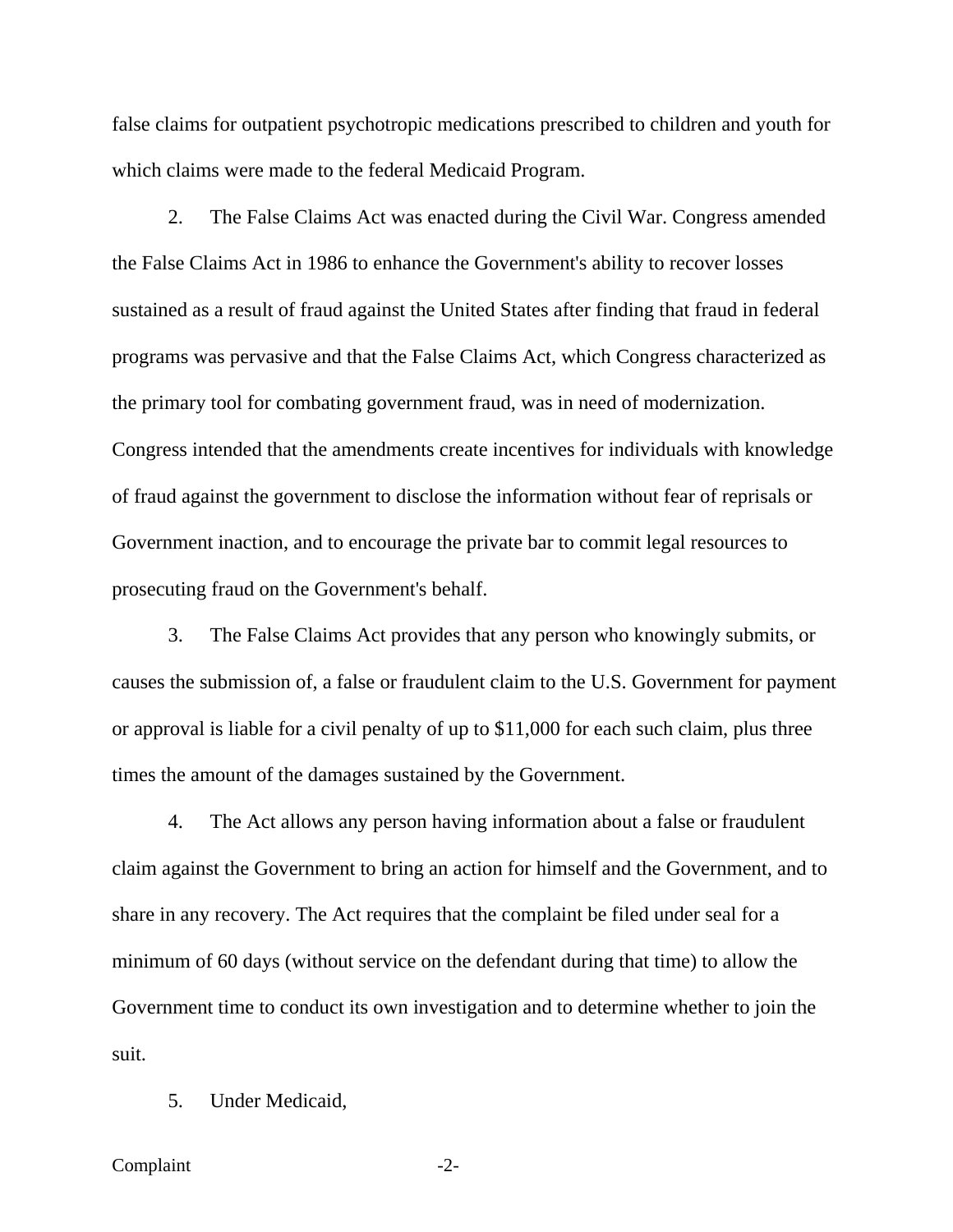(a) psychiatrists and other prescribers,

(b) mental health agencies, and

(c) pharmacies,

all have specific responsibilities to prevent false claims from being presented and are liable under the False Claims Act for their role in the submission of false claims.

6. This is an action for treble damages and penalties for each false claim and each false statement under the False Claims Act, 31 U.S.C. §3729, et seq., as amended.

#### **II. PARTIES**

7. Relator, \_\_\_\_\_\_\_\_\_\_\_\_\_\_\_\_\_\_\_\_\_\_\_\_\_\_\_\_\_\_\_\_\_\_\_\_\_\_\_, was prescribed and given psychiatric medications when a minor which constitute false claims under the False Claims Act.

8. Defendant \_\_\_\_\_\_\_\_\_\_\_\_\_\_\_\_\_\_\_\_\_\_\_\_\_\_\_\_\_\_ (Psychiatrist), resides in the District of \_\_\_\_\_\_\_\_\_\_\_\_\_, and prescribed psychiatric medications to Relator and other children and youth when minors, knowing that claims for such medication would be submitted to Medicaid for reimbursement, and which constitute false claims under the False Claims Act.

9. Defendant \_\_\_\_\_\_\_\_\_\_\_\_\_\_\_\_\_\_\_\_\_\_\_\_\_\_\_\_\_\_\_\_\_\_\_ (Provider), transacts business in the District of \_\_\_\_\_\_\_\_\_\_\_\_\_\_\_\_\_\_\_\_, and

> (a) submitted or caused to be submitted claims to Medicaid for psychiatric medications prescribed and given to Relator and other minors, and

(b) continues to submit or cause to be submitted claims to Medicaid for psychiatric medications prescribed and given to minors,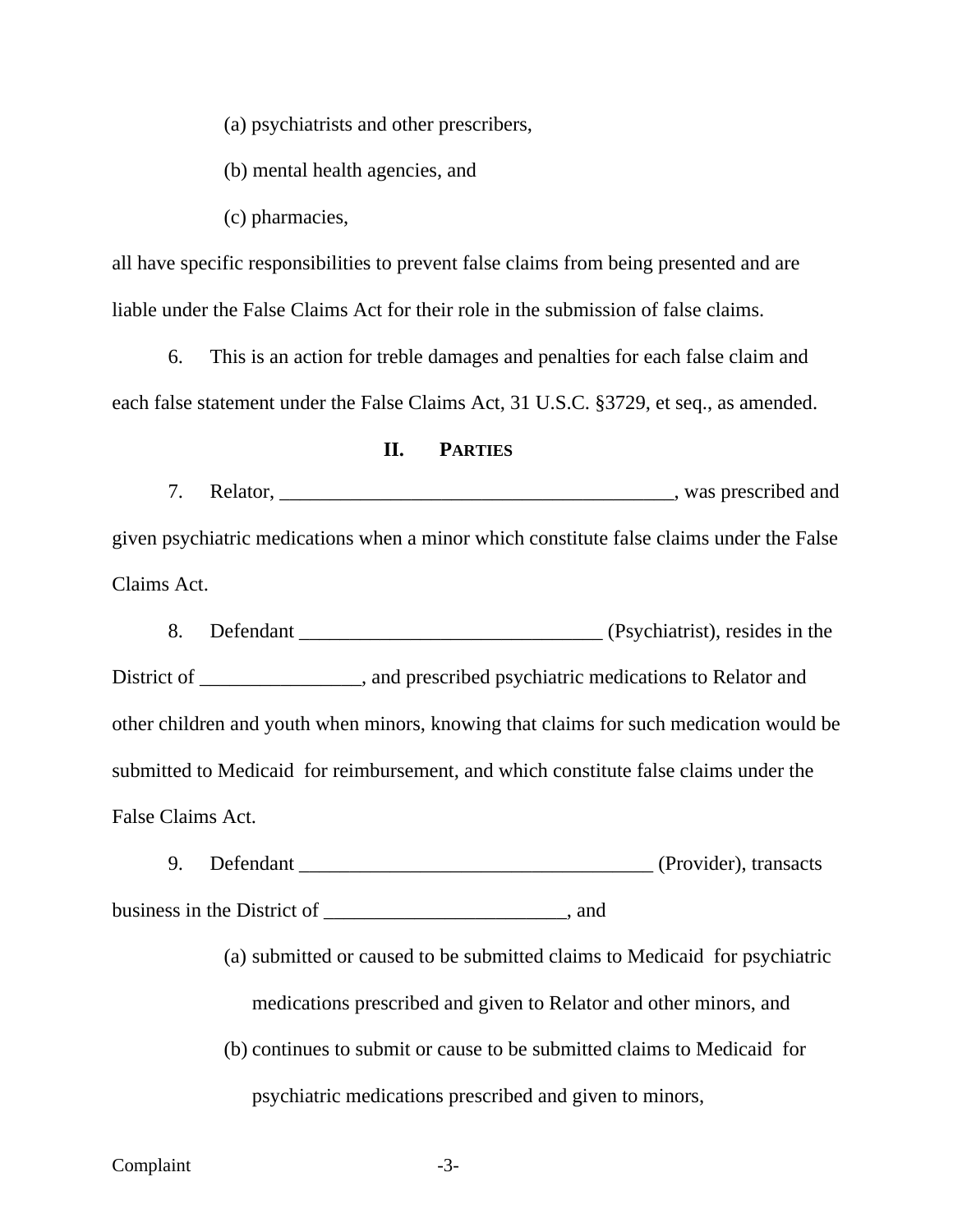which constitute false claims under the False Claims Act.

10. Defendant, \_\_\_\_\_\_\_\_\_\_\_\_\_\_\_\_\_\_\_\_\_\_\_\_\_\_\_\_\_\_\_\_\_, transacts business in the District of \_\_\_\_\_\_\_\_\_\_\_\_\_\_\_\_\_\_\_\_\_\_\_\_\_\_\_, and

> (a) submitted claims to Medicaid for psychiatric medications prescribed and given to Relator and other minors, and

(b) continues to submit claims to Medicaid for psychiatric medications prescribed and given to minors,

which constitute false claims under the False Claims Act.

### **III. JURISDICTION AND VENUE**

11. This Court has jurisdiction over the subject matter of this action pursuant to 28 U.S.C. §1331, and 31 U.S.C. §3732, the latter of which specifically confers jurisdiction on this Court for actions brought pursuant to 31 U.S.C. §§3729 and 3730.

12. There have been no public disclosures of the allegations or transactions contained herein that bar jurisdiction under 31 U.S.C. §3730(e).

13. This Court has personal jurisdiction over the defendants pursuant to 31 U.S.C. §3732(a) because that section authorizes nationwide service of process and because all the defendants have at least minimum contacts with the United States, and can be found in, reside, or transact or have transacted, business in the District of

14. Venue exists in the United States District Court for the District of

pursuant to 31 U.S.C.  $\S 3730(b)(1)$  because all of the defendants have at least minimum contacts with the United States, and all the defendants can be

\_\_\_\_\_\_\_\_\_\_\_\_\_\_\_\_\_\_.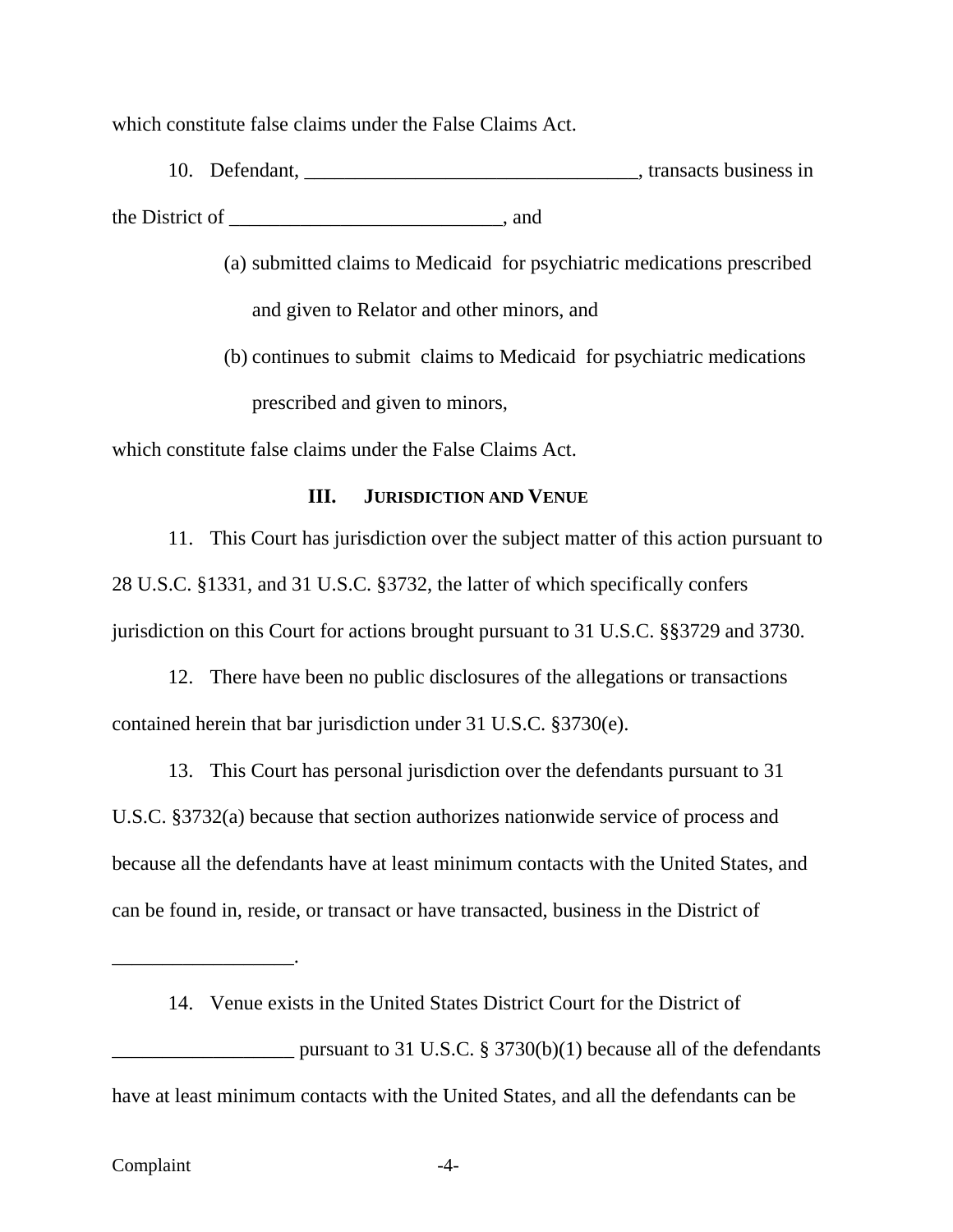found in, reside, or transact or have transacted business in the District of

### **IV. APPLICABLE LAW**

# **A. Medicaid**

\_\_\_\_\_\_\_\_\_\_\_\_\_\_\_\_\_\_.

15. Medicaid is a public assistance program providing for payment of medical expenses for low-income patients. Funding for Medicaid is shared between the federal government and state governments.

16. Federal reimbursement for prescription drugs under the Medicaid program is, as relevant, limited to "covered outpatient drugs." 42 U.S.C. §1396b(i)(10), 1396r- $8(k)(2)$ , (3).

17. Outpatient drug prescriptions, as relevant, are covered under Medicaid, *i.e.*, reimbursable only if the drug is prescribed for a medically accepted indication, defined as indications approved by the Food and Drug Administration (FDA), or supported by one or more of the following Compendia:

- (i) American Hospital Formulary Service Drug Information,
- (ii) United States Pharmacopeia-Drug Information (or its successor publications), or
- (iii) DRUGDEX Information System,

(Covered Outpatient Drugs).

18. Every Medicaid provider must agree to comply with all Medicaid requirements.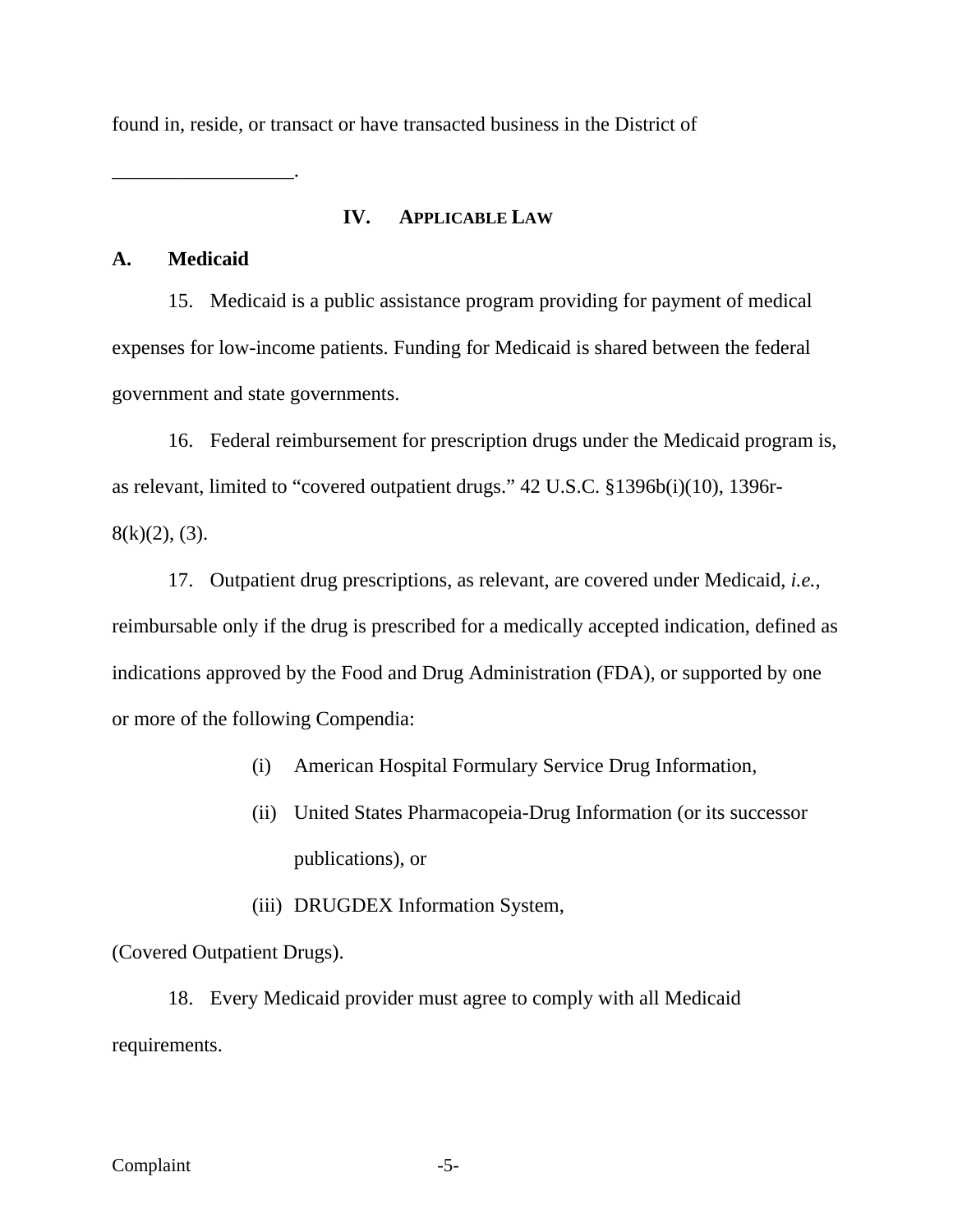#### **B. False Claims Act**

19. False Claims Act liability attaches to any person who knowingly presents or causes a false or fraudulent claim to be presented for payment, or to a false record or statement made to get a false or fraudulent claim paid by the government. 31 U.S.C.  $§3729(a)(1) \& (2).$ 

20. Under the False Claims Act, "knowing" and "knowingly" mean that a person, with respect to information:

(1) has actual knowledge of the information;

(2) acts in deliberate ignorance of the truth or falsity of the information; or

(3) acts in reckless disregard of the truth or falsity of the information, and no proof of specific intent to defraud is required. 31 U.S.C. §3729(b).

21. The False Claims Act is violated not only by a person who makes a false statement or a false record to get the government to pay a claim, but also by one who engages in a course of conduct that causes the government to pay a false or fraudulent claim for money.

# **V. ALLEGATIONS**

22. Psychiatrist prescribed the psychotropic drugs on Attachment A to Relator while a minor that were not for an indication approved by the FDA or supported by one or more of the Compendia.

23. Pharmacy submitted claims to Medicaid for reimbursement for the psychotropic drugs prescribed to Relator set forth in Attachment A that were not for an indication approved by the FDA or supported by one or more of the Compendia: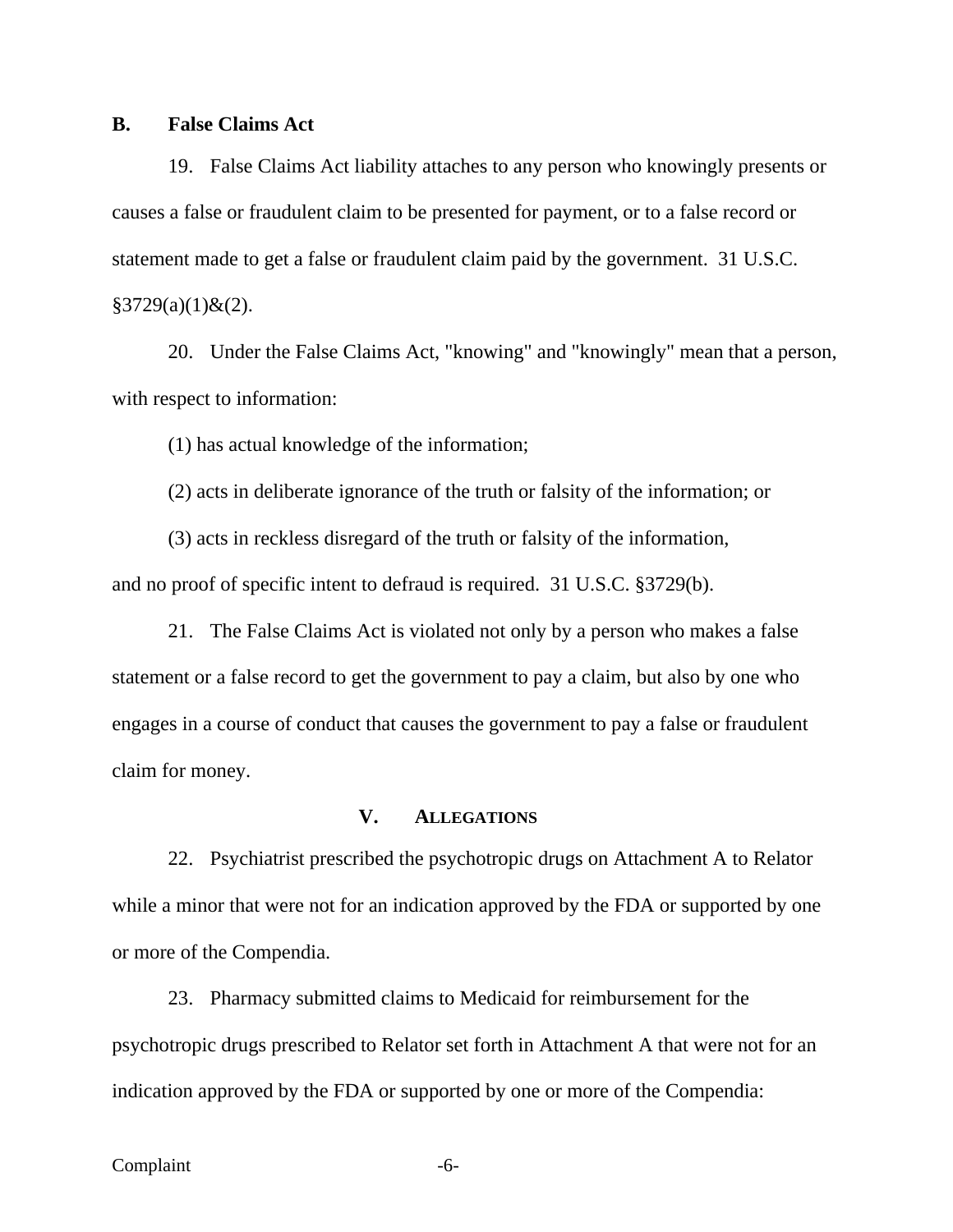## **VI. CAUSES OF ACTION**

#### **Count 1: Psychiatrist Liability For Uncovered Drugs**

24. Psychiatrist prescribed the psychotropic drugs to Relator set forth in Attachment A, and to other minors, that are not for an indication approved by the FDA or supported by one or more of the Compendia, thereby causing claims for such prescriptions to be made to Medicaid for reimbursement

- (1) with actual knowledge;
- (2) in deliberate ignorance; or
- (3) in reckless disregard

that such claims are false, and is liable under the False Claims Act therefor.

25. Upon information and belief, Psychiatrist continues to prescribe psychotropic drugs to minors that are not for an indication approved by the FDA or supported by one or more of the Compendia, thereby causing claims for such prescriptions to be made to Medicaid for reimbursement

- (1) with actual knowledge;
- (2) in deliberate ignorance; or
- (3) in reckless disregard

that such claims are false, and are liable under the False Claims Act therefor.

#### **Count 2: Provider Liability for Uncovered Drugs**

26. Provider has submitted and/or caused the submission to Medicaid and continues to submit or cause to be for reimbursement of the psychotropic drugs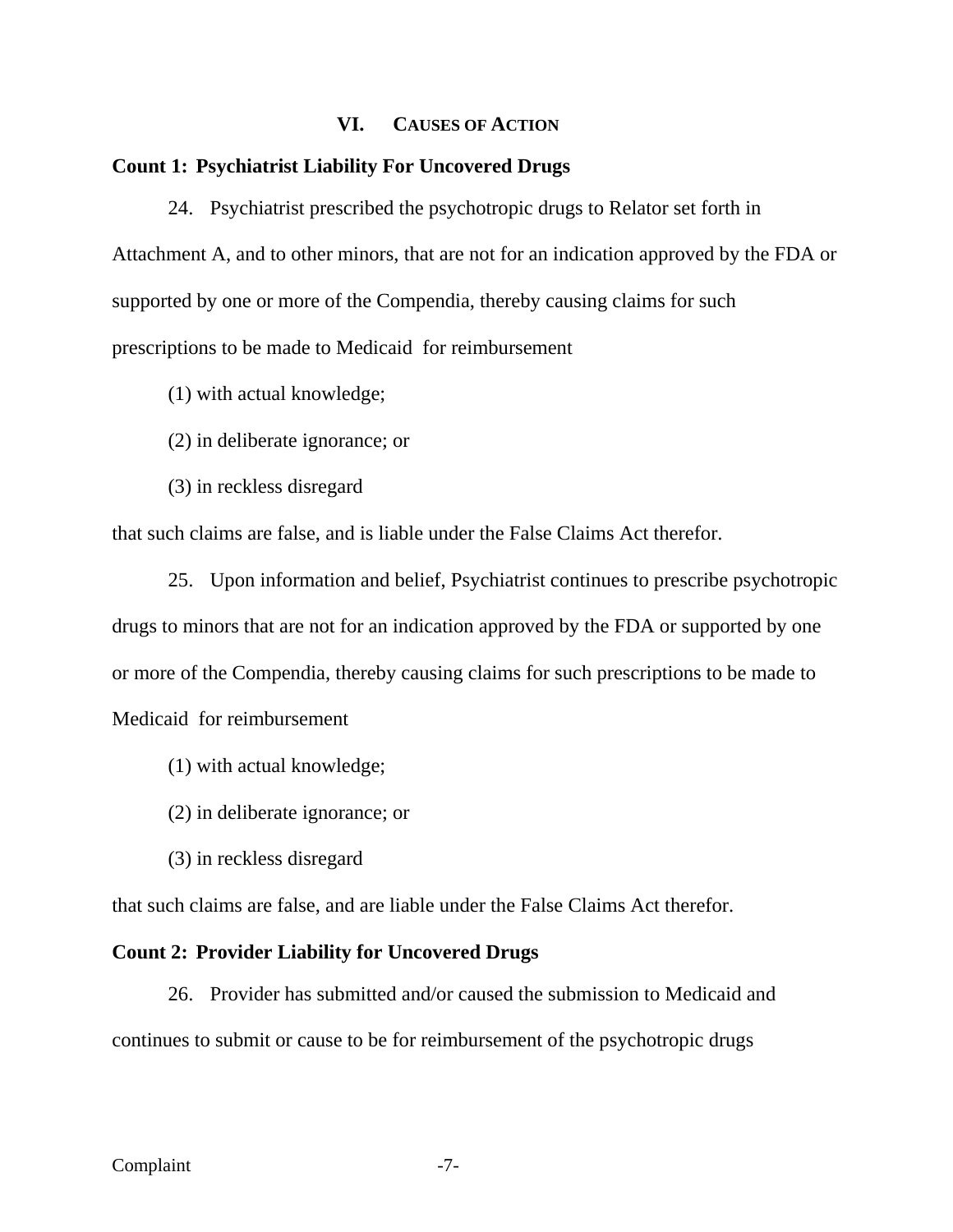prescribed to Relator set forth in Attachment A, and to other minors, that are not for an indication that is approved by the FDA or supported by one or more of the Compendia

(1) with actual knowledge;

- (2) in deliberate ignorance; or
- (3) in reckless disregard

that such claims are false, and are liable under the False Claims Act therefor.

#### **Count 3: Pharmacy Liability For Uncovered Drugs**

27. Pharmacy submitted claims to Medicaid for reimbursement of outpatient pediatric prescriptions for psychotropic drugs to Relator and other minors that are not for an indication that is approved by the FDA or supported by one or more of the Compendia

- (1) with actual knowledge;
- (2) in deliberate ignorance; or
- (3) in reckless disregard

that such claims are false, and are liable under the False Claims Act therefor.

## **VII. DEFENDANTS' LIABILITY**

28. By virtue of the acts described above, defendants knowingly (a) submitted, and continue to submit, and/or (b) caused and/or continue cause to be submitted, false or fraudulent claims to the United States Government for payment of psychiatric drugs prescribed to Relator and other minors that are not for an indication that is approved by the FDA or supported by one or more of the Compendia.

29. The Government paid and continues to pay such false claims.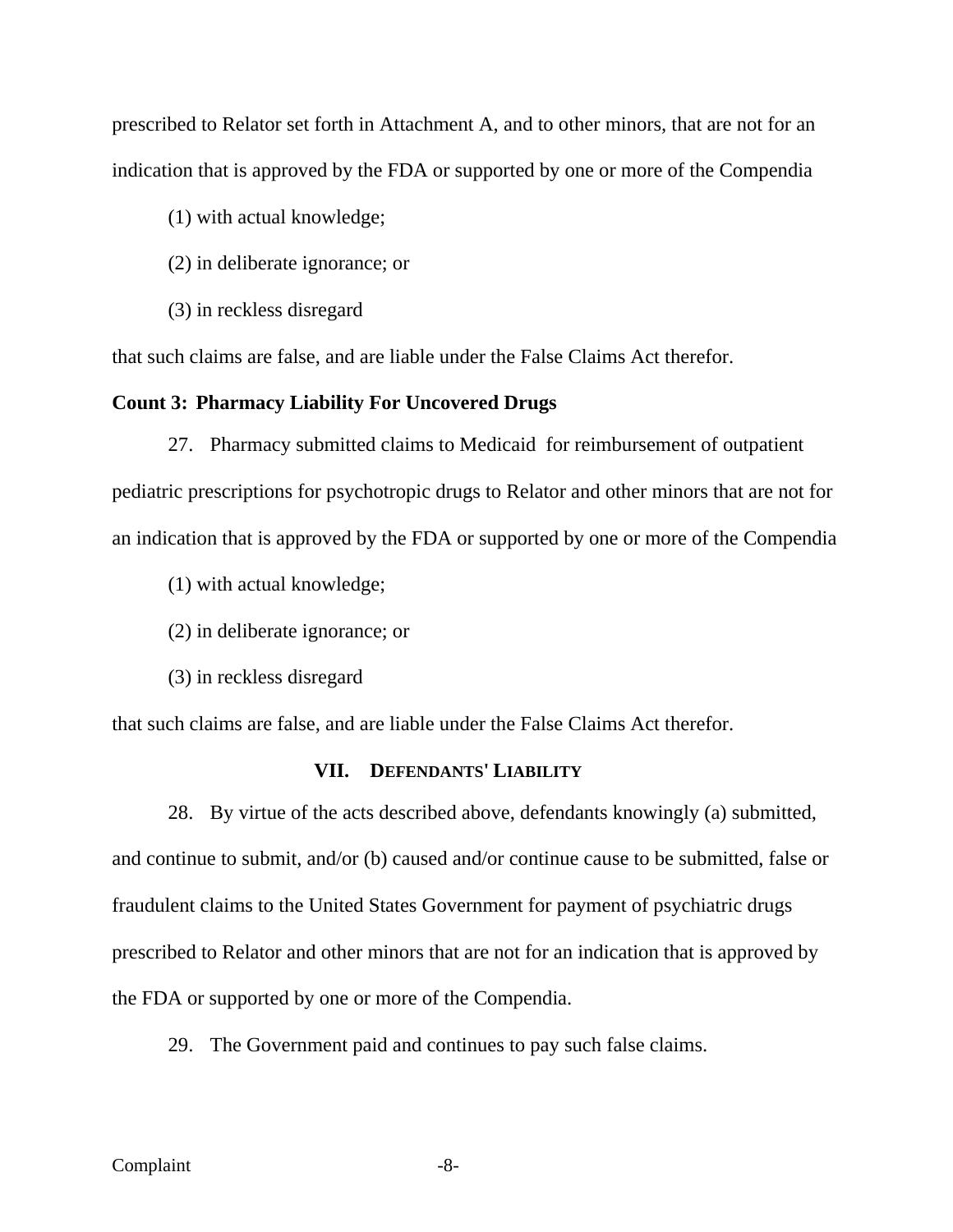30. By reason of the defendants' acts, the United States has been damaged, and continues to be damaged, in substantial amount to be determined at trial.

# **VIII. PRAYER FOR RELIEF**

WHEREFORE, Plaintiff, United States of America, through Relator, requests the Court enter the following relief:

A. That defendants be ordered to cease and desist from violating 31 U.S.C. §3729 *et seq*.

B. That this Court enter judgment against Defendants in an amount equal to three times the amount of damages the United States has sustained because of defendants' actions, plus a civil penalty of not less than \$5,500 and not more than \$11,000 for each violation of 31 U.S.C. §3729;

C. That Relator be awarded the maximum amount allowed pursuant to §3730(d) of the False Claims Act.

D. That Relator be awarded all costs of this action, including attorneys' fees and expenses; and

E. That Relator recover such other relief as the Court deems just and proper.

DATED: \_\_\_\_\_\_\_\_\_\_\_\_\_\_\_\_\_\_\_\_\_\_\_\_\_\_\_\_\_\_\_\_\_\_\_\_.

By: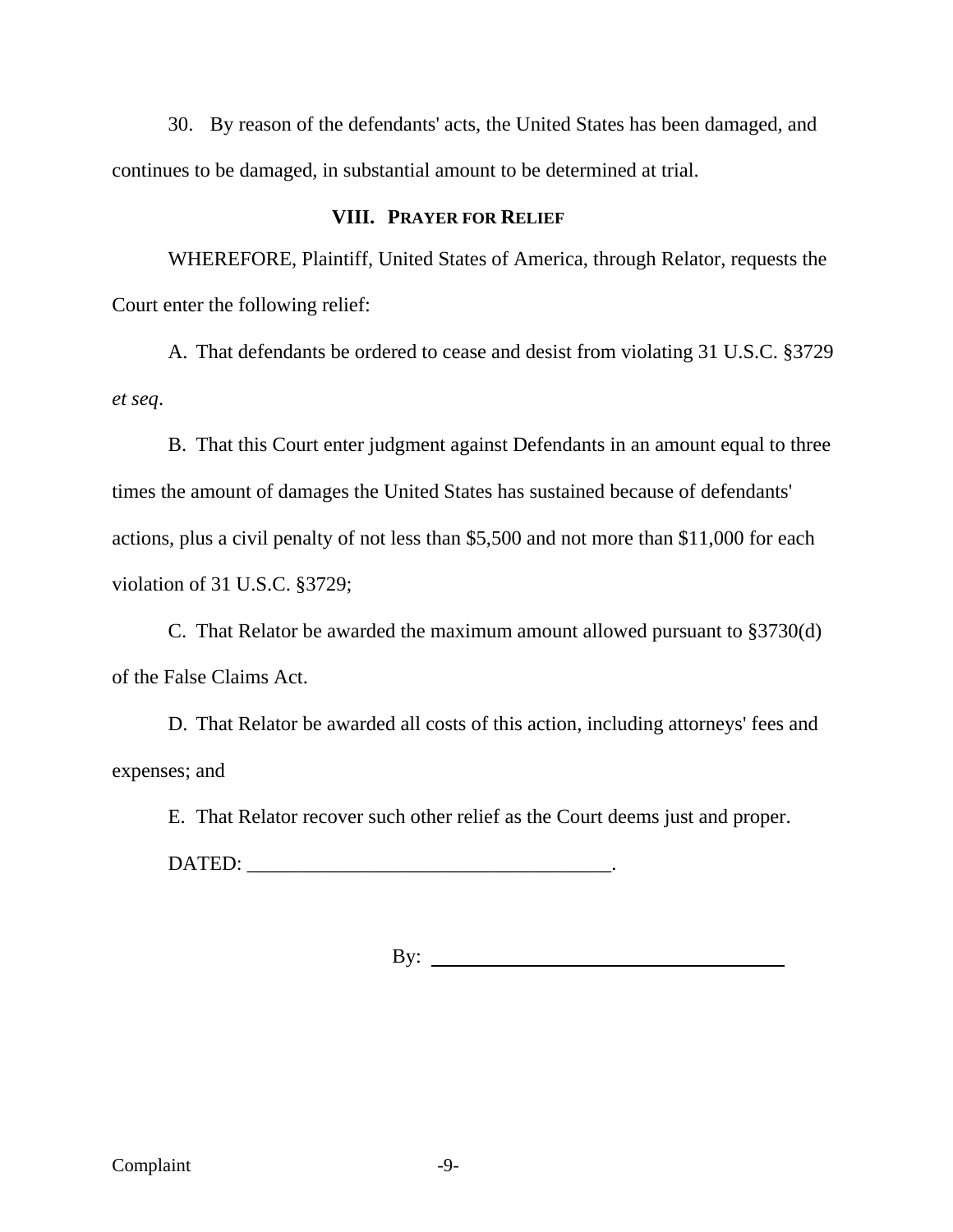# **Certificate of Service**

The undersigned hereby certifies that a copy of this Complaint and written disclosure of substantially all material evidence and information Relator possesses has been served on the Government as provided in FRCP 4.

Dated: \_\_\_\_\_\_\_\_\_\_\_\_\_\_\_\_\_\_\_\_